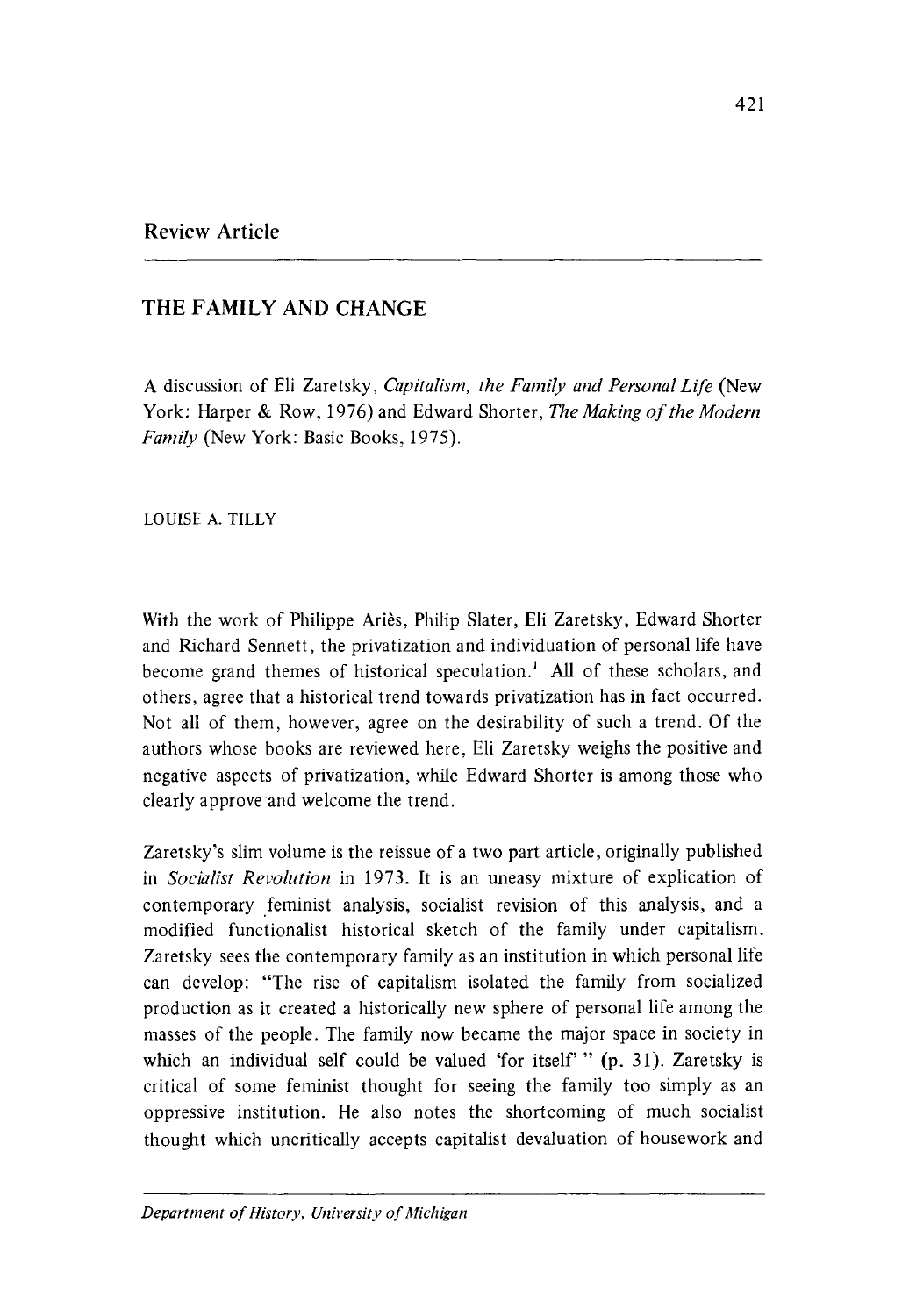the private arena because of their absence from systems of exchange. His desire to understand the family as an "integral part of society that changes continuously as a whole" (p. 32) is indeed well-taken and important. Zaretsky's essay has quite legitimately been influential because it restores family and the private arena as important categories to be examined for an understanding of the process of large-scale structural change in the past. The radical and revolutionary ideologies of the twentieth century, as Zaretsky interprets them, are expressions of a hope that "humanity can pass beyond a life dominated by the relations of production" (p. 77). This study is his contribution to that hope.

Zaretsky's study was not intended to be an historical study, despite the misleading blurb on the back cover attributed to Christopher Lasch: "One of the clearest discussions of the history of the family." *Capitalism, the Family and Personal Life* is primarily a study of ideology; what history it contains is derivative and sketchy. Although Zaretsky has done no historical research and does not claim to have done so, he is dealing with the past, and as he does, he does not make very effective use of available published work. More importantly, his use of evidence from literate sources and his concentration on ideology turns the reader from the concrete question of *what* happened to the working class family with the development of industrial capitalism, to the abstract question of, *why?* The lack of evidence means that Zaretsky's historical argument must be judged unproved:

For those reduced to proletarian status from the petty bourgeoisie, one's individual identity could no longer be realized through work or through the ownership of property  $-$  individuals now began to develop the need to be valued for themselves.... The family became the major sphere of society in which the individual could be foremost  $-$  it was the only space the proletarians 'owned'. Within it, a new sphere of social activity began to take shape  $-$  personal life (p. 61).

Zaretsky sees the emergence of personal life as a twentieth century phenomenon, rooted in the early stages of industrial capitalism.

Here Zaretsky fails to explain the meaning of a "sphere" of social activity. He appears to be speaking of the possibility of individual autonomy. Thus he follows the spread of an ideology of personal freedom and identity from the middle class to the working class with the transformation of the mode of production. What he needs to prove his argument is evidence that work, before capitalism, produced a sense of individuality, and that the family, for proletarians, was the source of such a sense after industrialization. I do not believe he can find such evidence.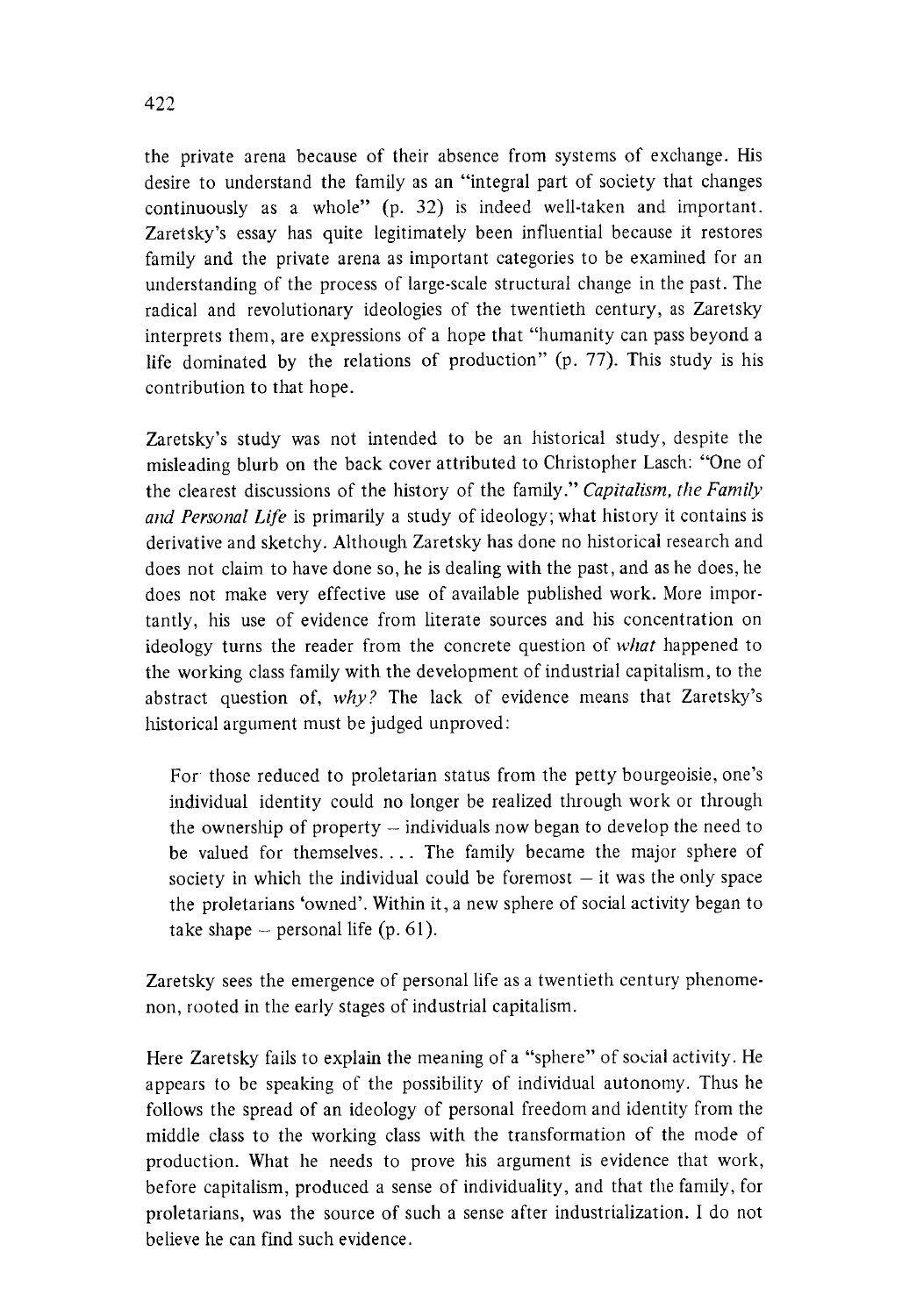Was a sense of individual identity a product of the work of the petty bourgeoisie of the eighteenth century? Was "individual identity" a relevant category for shopkeepers, artisans, and land-owning peasants before industrialization? Their primary work identification was with the household and family in which they lived and worked, with the family which owned the property or shop. The community and the artisan corporation were also countervailing loyalties which diminished any sense of individualism. It is present-minded and anachronistic to seek individualism in such an economic and value system. Zaretsky's misreading of the attitudes of these groups comes from the fact that he does not examine the material life, the organization of work and the statements of these social groups themselves. The resistance of peasants and workers to capitalism lay not in a desire to preserve individualism but in the need to protect their control over their work, the organizational and political bases in community, craft, and family. I question whether earlier workers ever had that sense of individualism which Zaretsky attributes to them.

On the other hand, did the family become increasingly valued as a source of individual identity among proletarianized workers? Zaretsky accepts the notion of nineteenth-century socialists and middle class reformers that the family was greatly modified by industrialization and lost most of its economic meaning. The family did, of course, lose its productive function. The costs of industrial growth were indeed heaw, and they were borne in a very unequal way by the families of the popular classes. These families had to migrate to find work. They had to submit several family members to crushing work schedules and miserable wages in order to make ends meet. In the process, the family acted not as a comfort, but as a resource, and that is why, it seems to me, the working class family, though changed in the process, emerged strong and viable in the twentieth century. The family survived, and thrived, because it adapted and offered a way to cope with industrial change. It was the main institution which served the popular classes as a buffer to the large-scale processes of structural change such as industrialization and urbanization. The family was frequently the only resource of the proletarian. Family and kin sponsored migration, found jobs, provided housing and services for workers. Children contributed to their parents as they grew up and went to work. Wives worked when their wages were needed; they bore children, the future hope of family prosperity; they managed consumption for family members who were in the labor force. It was not because it was the sphere of a private life separate from work that the proletarian family survived, but because it continued to provide many basic needs for its members. Zaretsky's belief that the working class joined the middle class search for personal autonomy as a consequence of a kind of ideological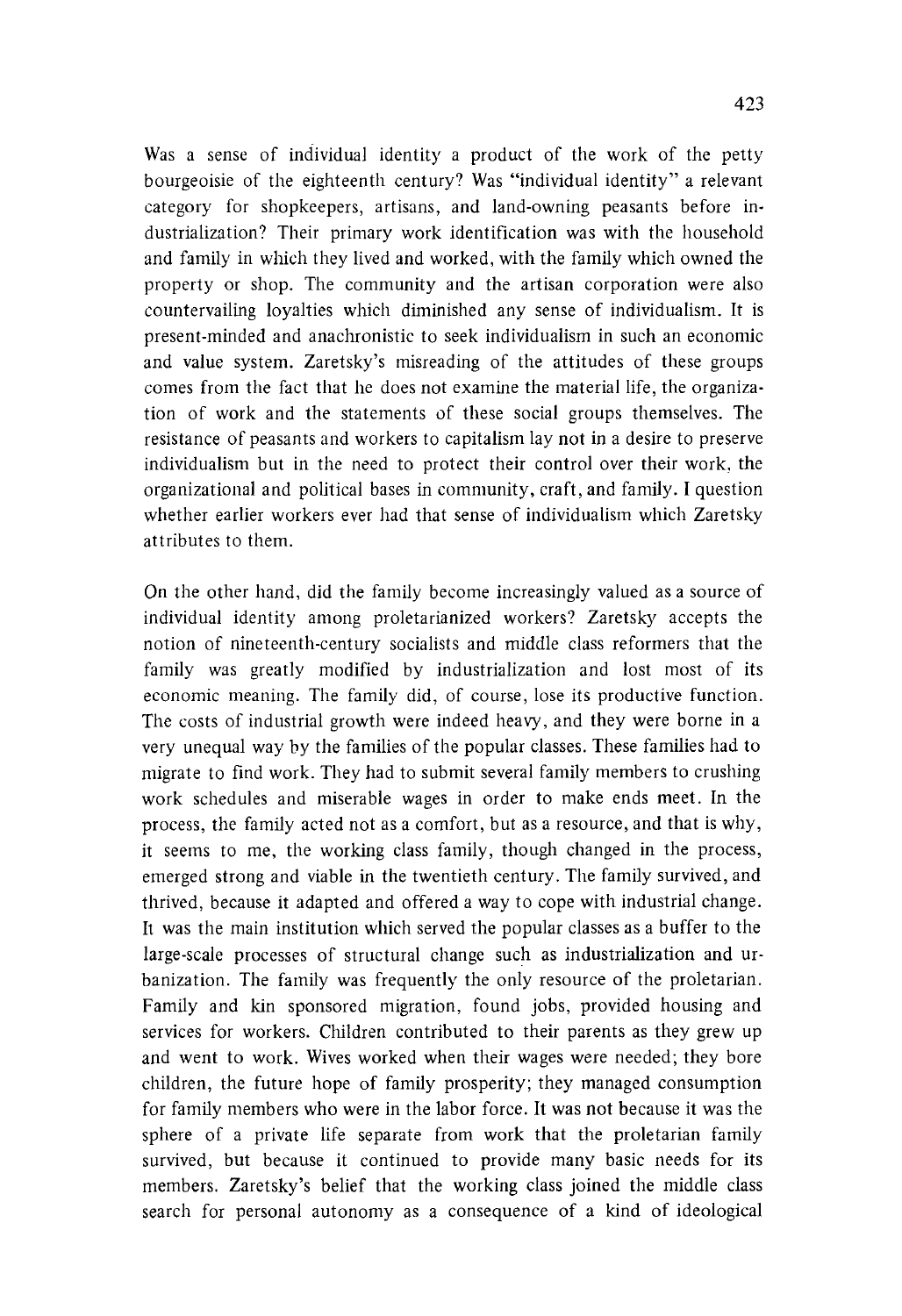*embourgeoisement* is not supported by the evidence. His choice of evidence from ideology but not from material life, makes the working class family seem a passive institution, acted upon from above in the process of economic change. I would argue that the family was an active force in moderating the effects of such change, and in the process influenced the outcome in a real way. An important missing piece of evidence is the link between personal life choices and increased productivity, increased per capita wealth and declining infant and child mortality.

Zaretsky's problem is that in weaving together structure, behavior, and ideology, he doesn't keep his strands straight. The result is a rather lumpy piece of work. On such a simple matter as time and place, he is often unclear, There are few dates as guidelines, few geographic limitations; there is no sense of unevenness of change over time and space. Most important, there is no separate examination of changes in family by class.

Zaretsky's interpretation of the family stresses its social meaning. He sees the commodity productive function of the family economy replaced by its role of reproducing the labor force (p. 33). Yet can we understand the economy and social reality of the family only from the view of society at large or through the ideology of the middle class? Seen from the perspective of the family, not from the perspective of society, reproduction looks different. Children could be wage earners; later they could support their parents in old age. With the development of education, an institution promoted in the self-interest of the ruling class, children could be the route to improved status and well-being for the working class as well as for the middle class family. Much of what Zaretsky sees as the emergence of personal life is the growing orientation of families toward children as a kind of property, as infant and child mortality declined in the nineteenth and early twentieth centuries, and as better wages and higher productivity reduced the need for child labor,

Thus Zaretsky's problem with evidence is aggravated by the fact that although he is writing about the family, he analyzes economic activity and reproduction only at the level of society. He has no handle on the interconnections between economy and family in the areas of production, reproduction, and consumption. When he examines economy and reproduction, he works on the societal level; only when he studies personal life does he go to the family as the unit of analysis. The lack of comparability in the analysis stems from this methodological inconsistency. Although he would like to be dialectical, he is stuck with a one-way developmental scheme, based on abstract evidence and reducing the institution of the family to a passive object which reacts to powerful economic forces and is shaped by vaguely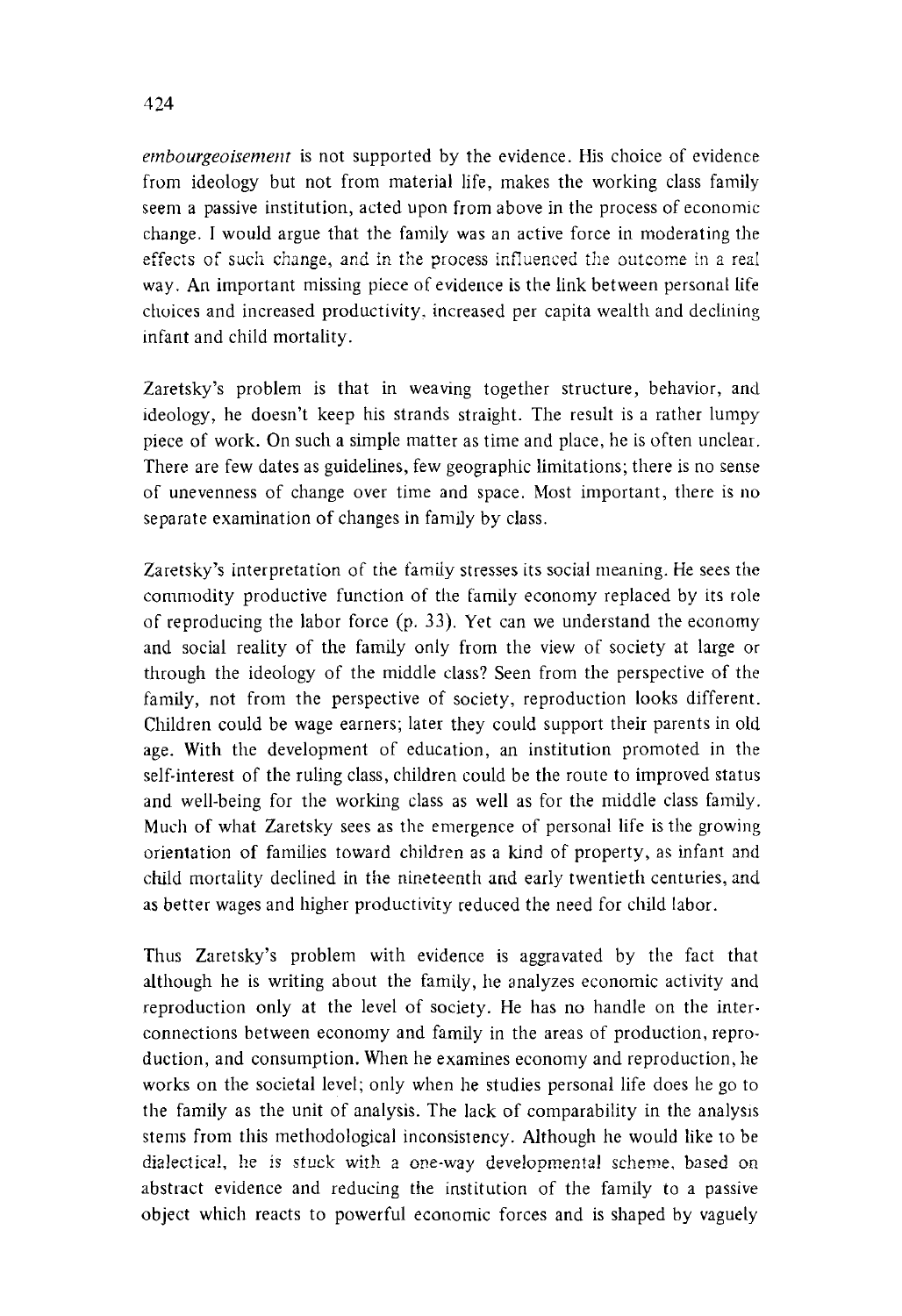functional ideologies. Zaretsky's book is provocative and useful; what is needed now is the examination of historical evidence to test his theory. I suspect that the ideological explanation of changing family life will be much less attractive once it is tested against adequate historical evidence.

Shorter's *The Making of the Modern Family* is long on evidence. He provides us with a wealth of historical evidence and overwhelms us with claims that this evidence proves his argument. I find Shorter's study a culture-bound, elitist interpretation of change in family life. It shows contempt for ordinary people of the past and for their culture. It embodies an ahistorical refusal to understand such people on their own terms. The "traditional" world he describes is a world full of emotionless humanoids addicted to irrational and damaging custom. Shorter feels no need to analyze or understand this world. He sees no value in it; it has no interest except as a voyeuristic foil to his exaltation of present-day opportunities for self-expression and hedonism.

Shorter claims to have written a history of feeling, of how a "surge of sentiment" beginning in the eighteenth century has transformed life in Western Europe and the United States. He examines this transformation in three areas: 1) the relationship between men and women in courtship and sexuality; 2) mother-infant relationships; 3) the boundary between family and community. The plan of the book is simple and clear. Two chapters review household and community, men and women, in "traditional" society. (He defines the "traditional" period as that time between the Reformation and the middle of the eighteenth century.) Four chapters examine change in the three areas described above. (There are separate chapters for sexual revolution and romance.) One chapter gives us an explanation for the changes, and a concluding chapter suggests the direction for continuing change.

The "reason why" the sweeping revolution in sentiment has occurred, Shorter tells us, is market capitalism. "At the same time that mentalities were undergoing the historic shift toward individualism and affection, the economic substructure of the world in which village people lived was in upheaval as well" (pp. *255-256).* Capitalism entailed the growth of markets and geographic mobility for persons; it meant an improved material standard of living; it meant the growth of an industrial proletariat. From the temporal coincidence of these economic and social changes and the growth of sentiment, Shorter concludes that they must be connected:

Is there a direct causal relationship between the two? May we argue that the illegitimacy explosion or the surge of sentiment in courting was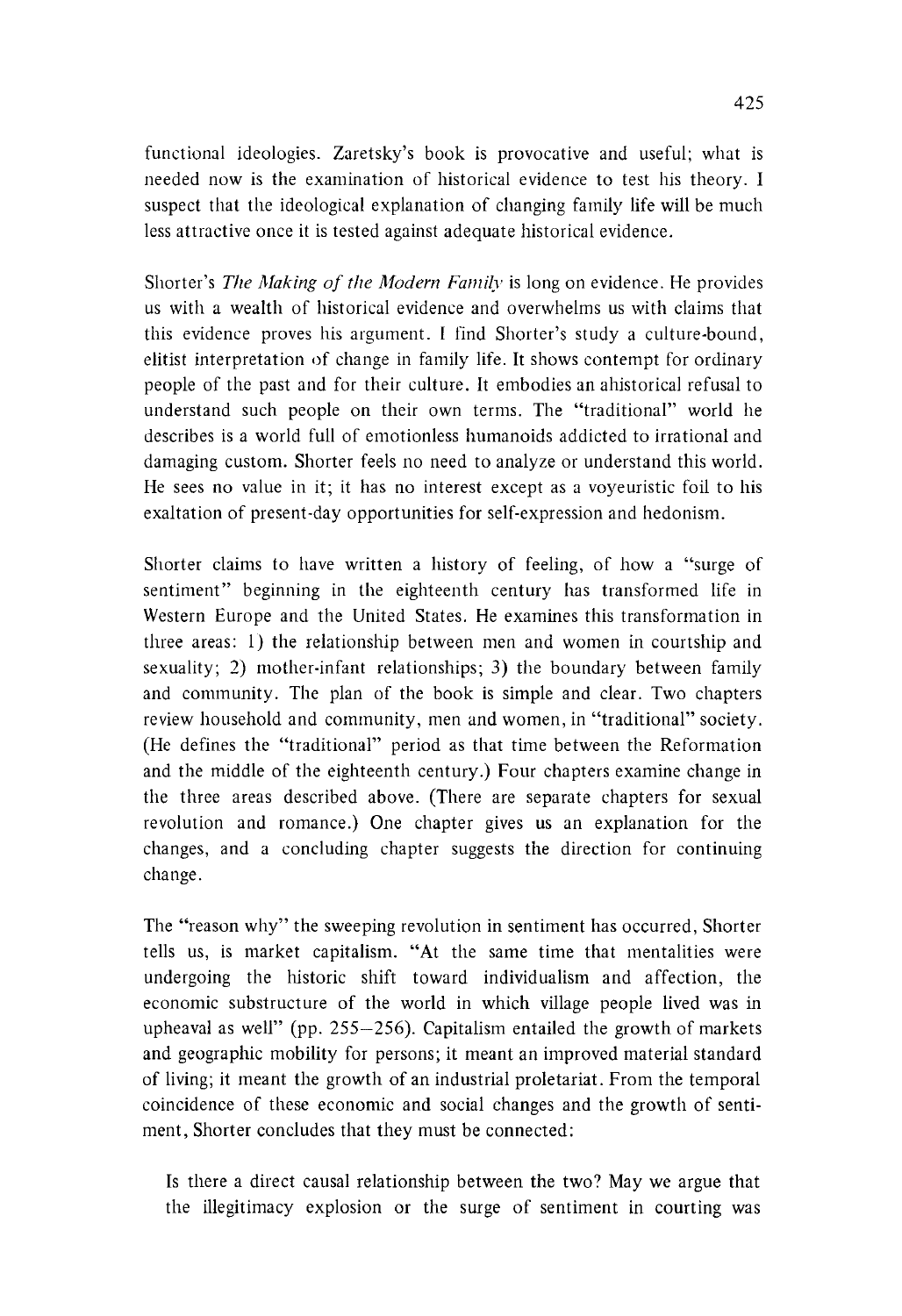propelled upward by these economic changes? Although any satisfactory explanation must alternately be complex and incorporate many different kinds of variables, I believe that laissez-faire marketplace organization, capitalist production, and the beginnings of proletarianization among the work force were more important than any other factors in the spread of sentiment... The logic of the marketplace positively demands individualism (pp. 258-259).

Shorter elaborates this argument further in his concluding discussion. The explanation is plausible; it is catchy and simple. Does he prove it? The links between the economic changes and changes in feeling are not adequately identified or described. The crude comparisons of the two-stage model  $$ before and after  $-$  are oversimplified. Temporal correlations are likely to be weakened by numerous other variables. The remainder of this review examines three aspects of Shorter's work: his sources, method, and explanation.

Shorter makes a point of telling us that he does not use literary sources, which he believes (quite rightly) to be biased in favor of middle class experience and attitudes. Instead, he uses quantitative sources, complemented by observations by literate middle class persons who were "close to the people but not of them." He rejects primary reliance on quantitative social and economic indicators because "such investigations make deadly reading, [and] they still leave open to inference what these men and women *felt* about each other as they were generating all those children  $-$  and what they felt about the children" (pp. 10-11). In order to trace *feeling,* the task he has chosen for himself, Shorter must rely on middle class observers.

He substitutes doctors and lower-level bureaucrats for the novelists he mistrusts. Yet these groups shared contempt for the peasant and urban working class life they were describing. He also relies on antiquarians and folklorists who compulsively collected the customs of a disappearing world that they much *admired.* Shorter provides a stunning compendium of contemporary observation, particularly of the French peasantry. Somehow, however, he accepts only the attitude of those who wrote of it with scorn. The result is a melding of favorable and unfavorable reports into an unsystematic description of the "traditional" past, laced with amused or horrified contempt and misunderstanding.

In the end, these observers and Shorter come up with a description of behavior which is little different from that of the novelists whose work he eschews. The only difference is that the novels are labelled fiction. The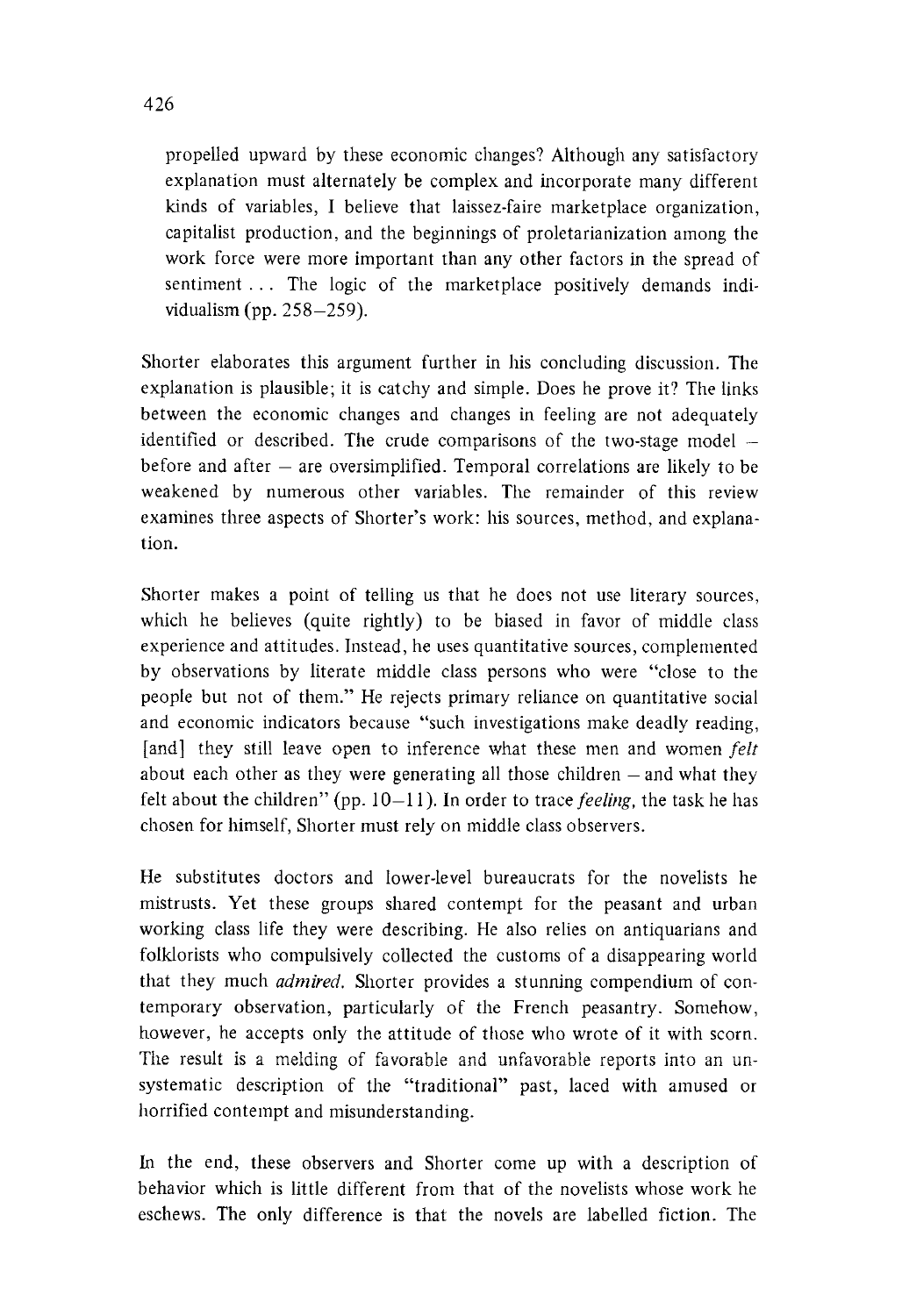arranged marriage, the wedding feast and the county fair in *Madame Bovary,*  the selfish peasants of *La Terre*, the socially awkward and drunken Parisian workers of *L'Assommoir,* the sensuous miners *of Germinal* would be quite at home in *The Making of the Modern Family.* 

Shorter's middle class observers were biased, just as the novelists were, and for the same reasons. He acknowledges as much: "We have to struggle desperately to untangle the doctors' enlightened, urbane, rationalistic prejudices from the reality  $\ldots$ " (p. 11). These observers were the agents of change; they were the carriers of ideas about proper behavior which they were seeking to impose on the peasants and workers whose unenlightened, cloddish behavior they were reporting. Shorter claims that he disentangles their prejudice from his facts, but the results simply don't show.

The second chief source for Shorter's data are statistical records. Shorter has done a mammoth job of assembling scattered series and producing new series. The appendices contain comparative data on the fertility of landed and landless labor, age differences between spouses, temporal patterns of conception, and infant mortality. These should be useful to other scholars, as will be the exhaustive notes to these tables. The problem is that the data and Shorter's questions pass like ships in the night, both bulking large, but never touching. Shorter claims, "the core of the history of the family is precisely this chronicle of sentiments. The structures that encase a family's life are, after all, fairly visible" (p. 9). But are they? We need to know the structural framework of the past: how the material base shaped and constrained family life. Shorter systematically excludes this from his text. Statistics tell us about behavior; Shorter is asking how people think and feel. To answer his questions he needs to resort to biased sources, the middle class observers, who were always ready to say how people felt. The question then is, does he do this critically?

Here we turn to Shorter's method. Shorter is scrupulous in criticizing his sources. For example, on the question of male supremacy and lovelessness in the French peasantry, he cites several early ethnographic accounts. He then notes, "This sort of ethnology soon reaches its limits. We have no way of knowing whether these peasant couples held hands before the evening fire, carressed each other tenderly ..." This time, his sources give him no clue. That does not prevent Shorter from concluding: "But it seems unlikely. The emotional distance separating the couple appears unbridgeable ..." (p. 60). Sometimes he provides a contrary case or two, such as the "one Lyon husband who willed all his goods to 'my dearest wife, the object of my most tender affection and to whom I owe my life's happiness.' " He concludes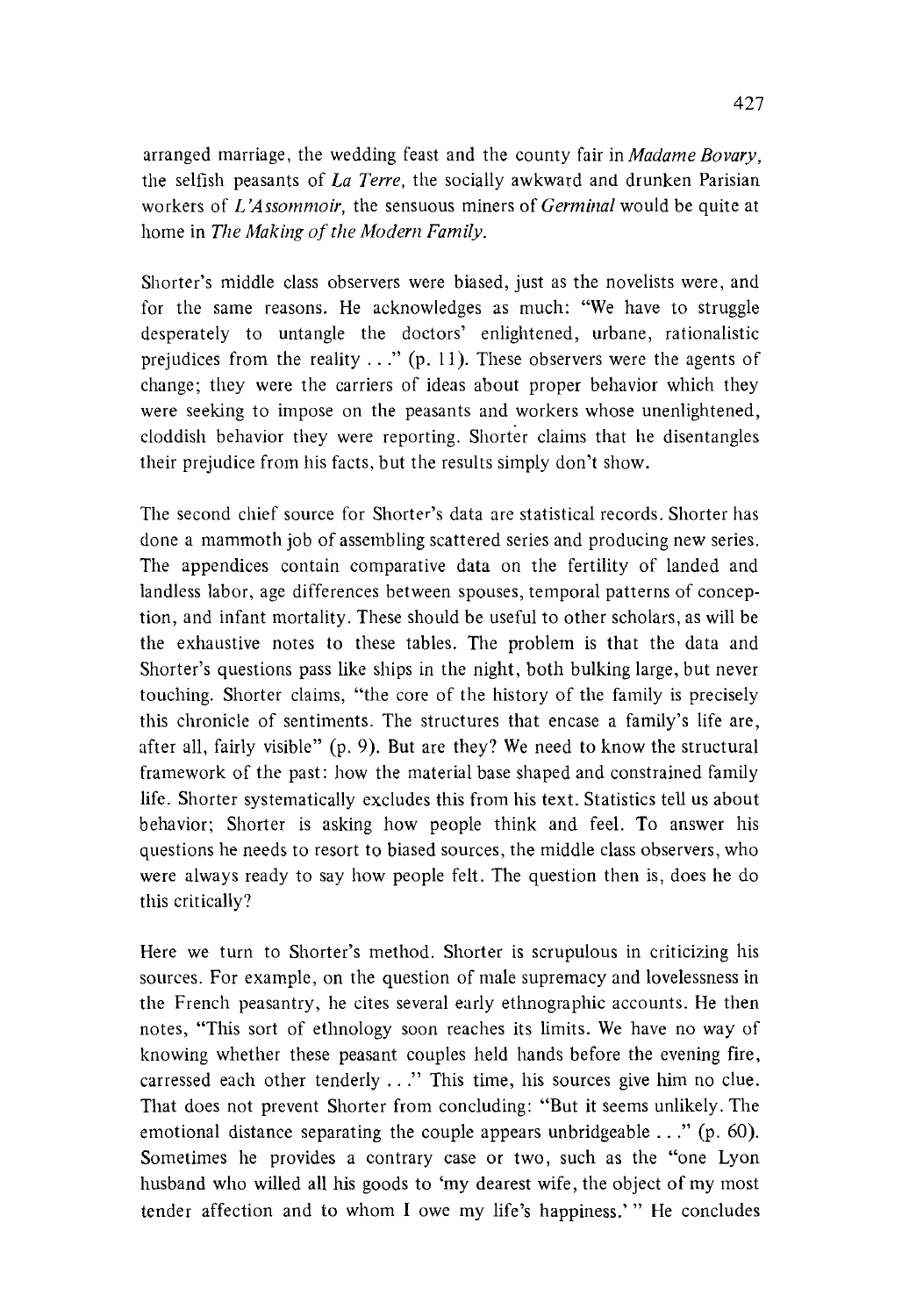nevertheless that "relations between men and women in the household seem to have been affectionless everywhere in France" (p. 61). Although he has endeavored to find middle class observers who are likely to be close to the people, he has not limited his conclusions to what his sources can tell him.

How can such sources be used critically? Shorter's main criterion for accepting an interpretation as correct is the frequency a given kind of observation appears among his sources. This criterion is no improvement over the frequency with which nineteenth-century French novelists reported the selfishness, social bumbling and coldness of the peasantry.<sup>2</sup> Shorter could have made his compilation of observations more systematic by internal comparison by geographic region, class, productive system, and so on. Symptomatic of the lack of this comparison is the fact that there is no map of France in the book. Such a map could help the reader locate the villages and regions Shorter is talking about. These place names give a false concreteness to the book. In two pages (59-60), we read testimony about wife-husband relations in Deux Sevres, the Ain, the Jura, and the Rhone.<sup>3</sup> Yet we have no clue about how to interpret this testimony. Shorter's explanation is an insult to his readers' intelligence. It is a deduction based not on the facts culled from random reports, but on the alleged fit of these facts with his argument.

For specific examples of this method of presentation, let us look more closely at two sections of the book: that on the "First Sexual Revolution" and that on "Mothers and Infant," both of which call on substantial statistical data for proof.

Shorter builds his case for the sexual revolution of the mid- to late-eighteenth century on the increased rate of illegitimacy which occurred in many parts of Europe at about that time. He has gathered (and published in several articles, so these data are not included in this book) temporal series of illegitimacy ratios and the incidence of prebridal pregnancy in many areas. In his book, he enlivens the account of what he claims to be a vast increase in the rate of intercourse (and the pleasure people get from it) with the comments of alarmed contemporary moral critics. It is true that the people he quotes were not "thin-lipped pastors, aching for fire and brimstone to fall upon Sodom and Gomorrah; these were not crackbrained moralizers in the fastness of some provincial nest" (p. 97). Shorter is disingenuous in suggesting, however, that these observers were disinterested or unbiased. They too feared certain alleged consequences of the "collapse of morality": increased potential for disorder among the popular classes and decline of their productive capacity. They were biased because of their fears; their description of the pathology of working class illegitimacy must be examined with suspicion and systematically compared with other evidence.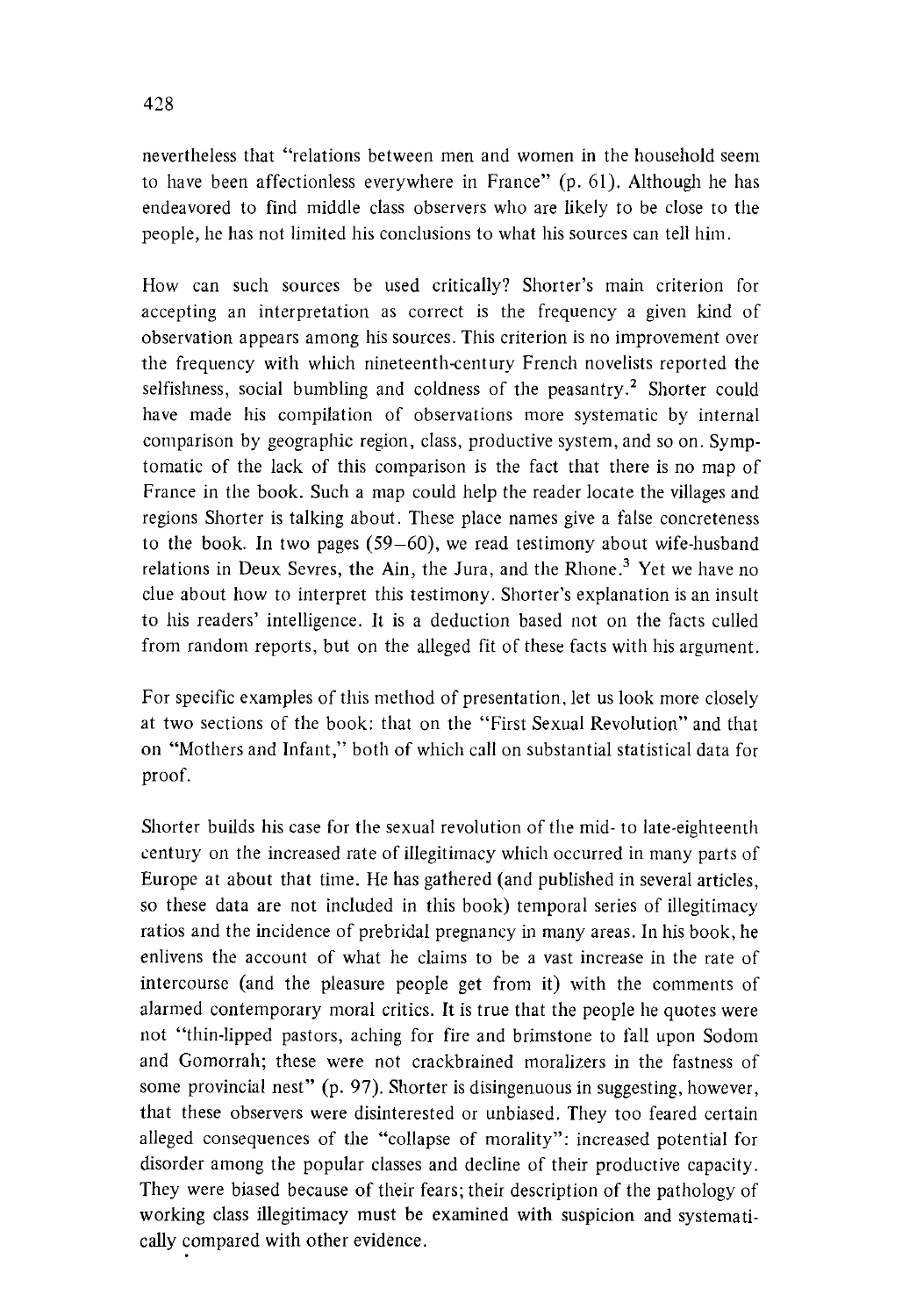There are three kinds of evidence for the premarital sexual revolution on which Shorter builds his case. He tells us quite frankly that "each [is] rather spindly in itself, but together sufficient to main the case." These are 1) "the illegitimacy ratio alone, which is a rather ambiguous demographic indicator; 2) ... premarital pregnancy, ... which in itself is an indicator of little else than sexual behavior within courtship; 3) ... middle class observers ... whose testimony, alone, might reflect little more than the libidinal preoccupations of the observers themselves." Shorter then insists, "Taken together, these three indicators point to a massive change in premarital sexual morality in the years 1750-1850" (pp. 97-98). Again Shorter has described evidence of a behavior change  $-$  the likelihood that marriage would take place after a couple had intercourse and before the birth of a child  $-$  and deduced a change in feeling. He also insists that we accept three flawed types of evidence as a substitute for one good piece of evidence. Three times zero is still zero; his argument is not a substitute for an effective proof. The only directly relevant evidence is not the quantitative data but the biased middle class description.

The examination of relationships between mothers and infants is similarly handled. Shorter tells us, "Mothers in villages and small towns across the continent from Cornwall to Lettland seldom departed from the traditional often hideously hurtful  $-$  infant hygiene and childrearing practices, and this is what lacking 'spontaneity' is all about. Nor did these mothers often (some say 'never') see their infants as human beings with the same capacities for joy and pain as they themselves" (p. 169). The statistical evidence: the high rate of infant mortality and the widespread recourse to wet nursing (in France) until the end of the nineteenth century. (The decline of both these indicators is late for Shorter's case, but here he does make internal comparisons to strengthen his position. Thus the middle class use of wet nurses declined earlier, he claims, and so did infant mortality in that class.) He notes that poverty and the need for a mother's productive work were involved, but he makes little effort to understand circumstances. Not a hint that the lack of changes of clothing for infants, as for adults, was due to poverty. No clue that swaddling was a way to keep babies warm and safe in interiors inefficiently heated by fire. Not much suggestion that there was no safe alternative to human milk for infant feeding until the end of the nineteenth century. If a mother could not nurse, a wet nurse was a safer alternative than artificial feeding. In 1857, one British observer of French foundling hospitals' use of wet nurses for infants saw it as much superior to the English custom of giving infants artificial feeding.<sup>4</sup> Mortality rates were generally lower with wet nurses than with artificial feeding. This is not to suggest that the mortality of infants sent to wet nurses was not shockingly high, nor that there were not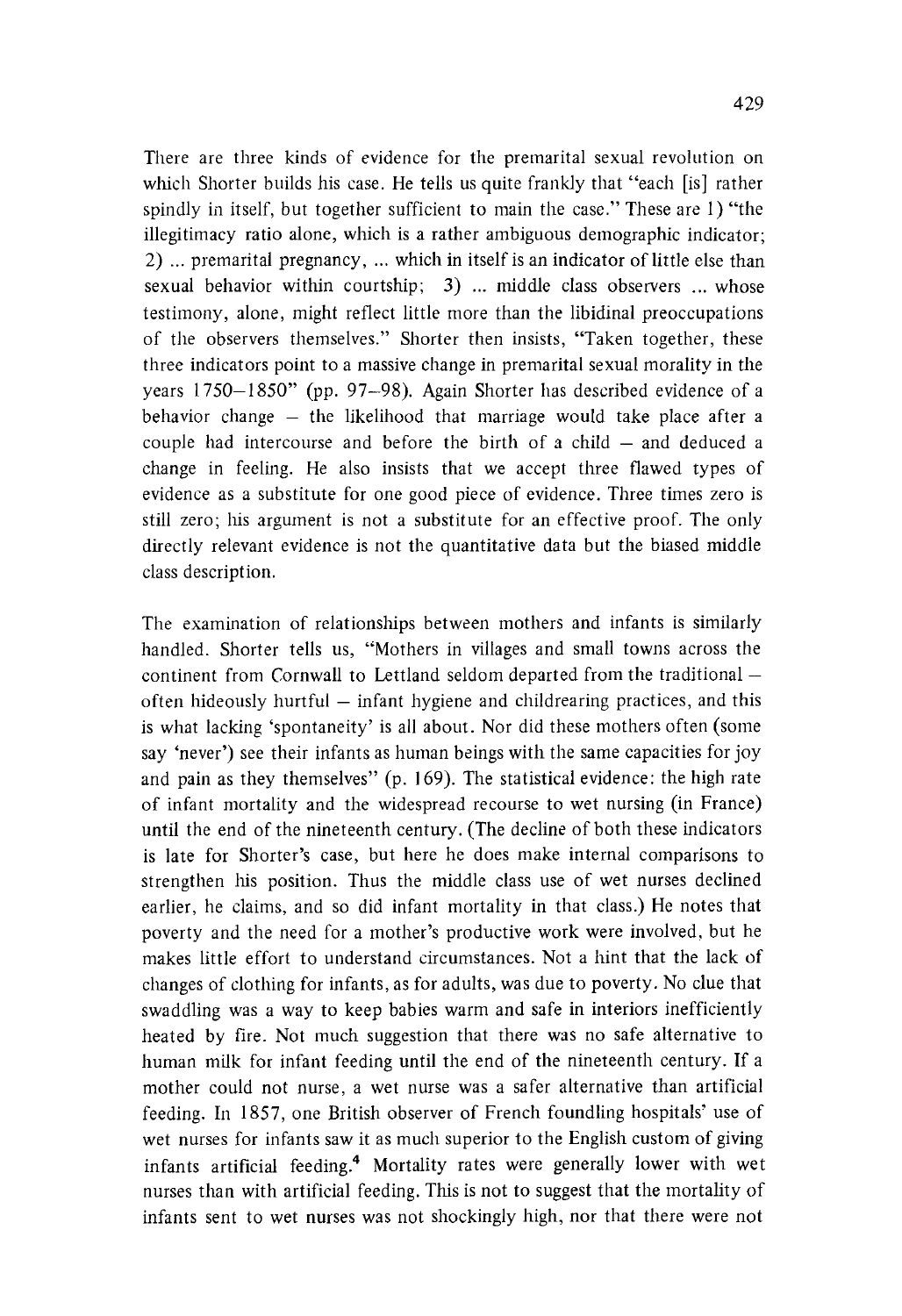many abuses in the system. It is that Shorter's insistence that wet nursing was symptomatic of lack of concern for infants is simply wrong.

His interpretation of the fact that wet nursing was relatively seldom used by French and English factory workers is simply ludicrous:

It is significant that the one group that never either boarded out its own infants on a large scale or took in nurslings from outside was the factory workers, the spearhead of modernization. Although women in industrial plants often used day nurses, or hand fed their infants, they did not send them from home for long periods.... If despite the direst poverty and sorest temptations to fail the 'sacrifice test,' proletarian women kept their infants at home, it must have been because their attitudes were already modern (p. 177).

He cites three examples in support of this assertion that factory workers were modern because they seldom used wet nurses. The behavioral description is correct, for both France and England. But was the cause a modern attitude of love and concern for infants? The textile cities of Lancashire and of France's industrial Nord had enormously high infant mortality, a fact which was directly tied to the lack of breast feeding. The distribution of wet-nursing in France primarily in artisanal and commercial cities suggests that we must look elsewhere for an explanation of why industrial workers did not use wet nurses.<sup>5</sup> The internal comparison of circumstances in industrial and artisanal cities and between England and France suggests to me that the longcontinued use of wet-nursing was not a consequence of old-fashioned attitudes and heedlessness for children, but of small scale, household production units, in France as compared to England, and within France artisanal cities as compared to industrial. In such households, wives were likely to work, but it was hard for them to nurse their own children. There was a rough correlation between scale of industry and wet-nursing. In France, there was continuation of artisanal production well into the twentieth century. So the wet-nursing was tied to French "backwardness," not of attitude, but of industrial structure. These artisanal, commercial cities had a long-established symbiotic relationship with nearby country areas where poor peasant women, their former industrial by-employment destroyed by industrialization, were willing to nurse urban infants. In textile cities, demand for female workers was so strong, that young women from the countryside came in to work in the mills. There were relatively few rural women seeking income through nursing. The network of connections between urban workers and nearby peasant women willing to take in nurslings was not there. In the textile city, furthermore, there were few job opportunities for older married women who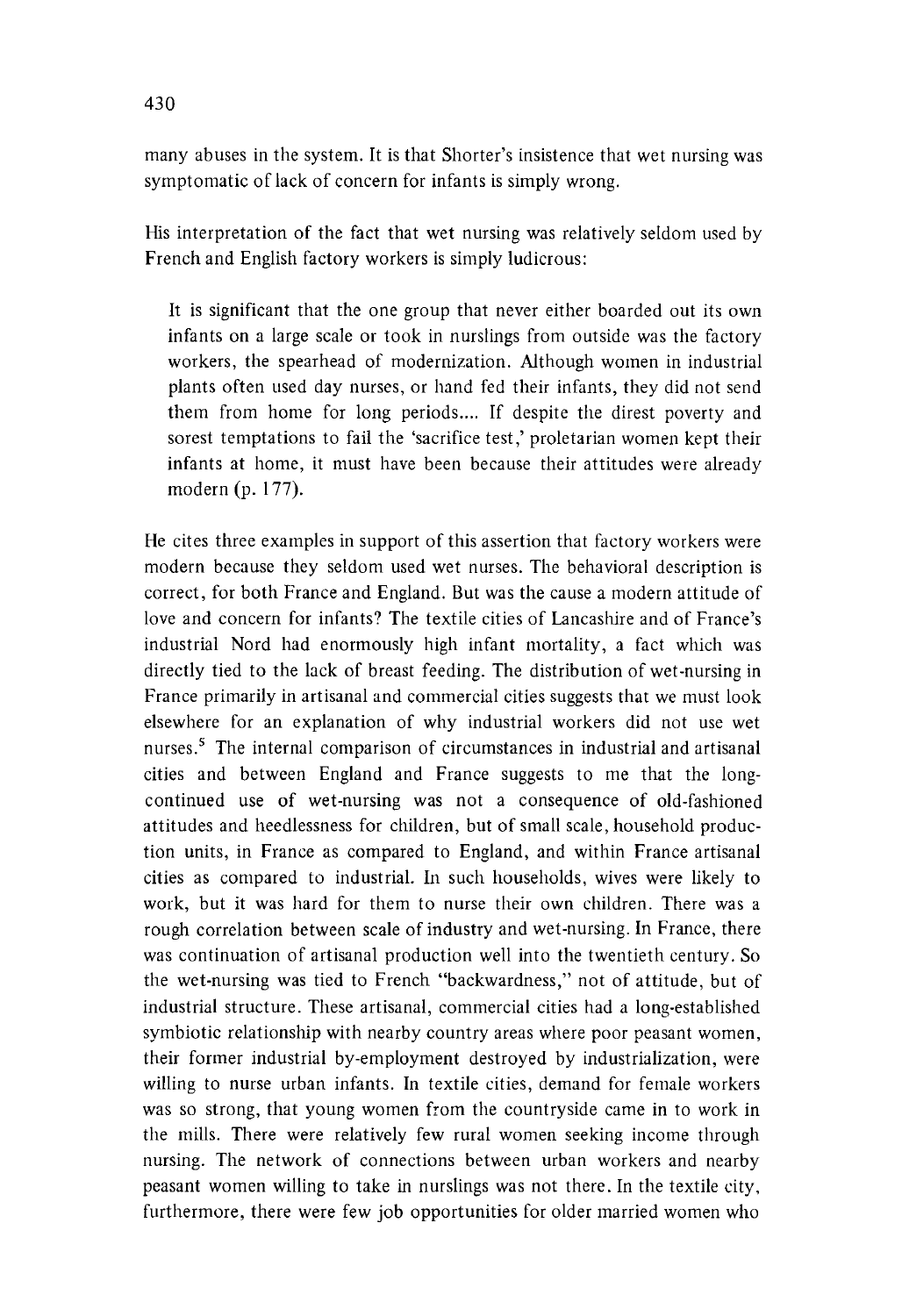were no longer able to work in the mills. (Mill work was not only sex-specific, it was also age-specific, employing mostly young persons.) These older women were available as baby tenders in the industrial cities.

The child care techniques which Shorter sees as so thoughtlessly destructive probably never disappeared in France and elsewhere in Europe. My mother, born in 1905 in an artisanal family in Piedmont, Italy, was swaddled in a narrow winding cloth and sent out to a wet nurse. The cloth is a jacquard weave cotton with a flowered white on white design, neatly embroidered (with her initials) by her mother. My first child, born in a provincial city in France in 1955, was swaddled (with his arms free) in the "maillot français," a wrapped set of diapers and blankets, immobilizing him from his armpits down. It was the very "maillot" that the doctors Shorter quotes so despised. These babies were not abused; they were being treated in accordance with custom but it was custom infused with solicitude. Ironically, the practice in most American hospital nurseries has returned to the concept of swaddling. Babies are again tightly wrapped in receiving blankets, for the nursery attendants insist this is comforting to the babies, and reduces crying. Cradles and rocking have also come back into common practice. Shorter credulously accepts and offers us this observer's report: "most pernicious is the rural practice of forcing children to go to sleep through immoderate rocking, through swinging and shaking, through lugging up and down and loud singing, methods which are sooner appropriate to effect ... stupidity and idiocy" (p. 170). Rocking, singing, swinging are today accepted and prescribed infant care.

Shorter acknowledges the shortcomings of his infant mortality statistics, which illuminate us not at all on the causes of infant death. (Most infants died of gastrointestinal disease or upper respiratory infection. The former was as likely to be due to artificial food as to wet nurses, and the latter to infectious process not susceptible to the medical technology of the time.) "None of these statistics offer a "definitive" proof of the crystallization of maternal affection. ... Yet the way these mothers acted was clearly changing" (p. 195). Although his statistics prove little, he insists on his interpretation: "the point is that these [traditional] mothers did not *care,* and that is why their children vanished in the ghastly slaughter of the innocents that was traditional child rearing. Custom and tradition and the frozen emotionality of ancien-régime life gripped with deadly force. When the surge of sentiment shattered this grip, infant morality plunged, and maternal tenderness became part of the world we know so well" (p. 204). As a historian, I leave contemporary social scientists the task of criticizing Shorter's understanding of the love-lighted present.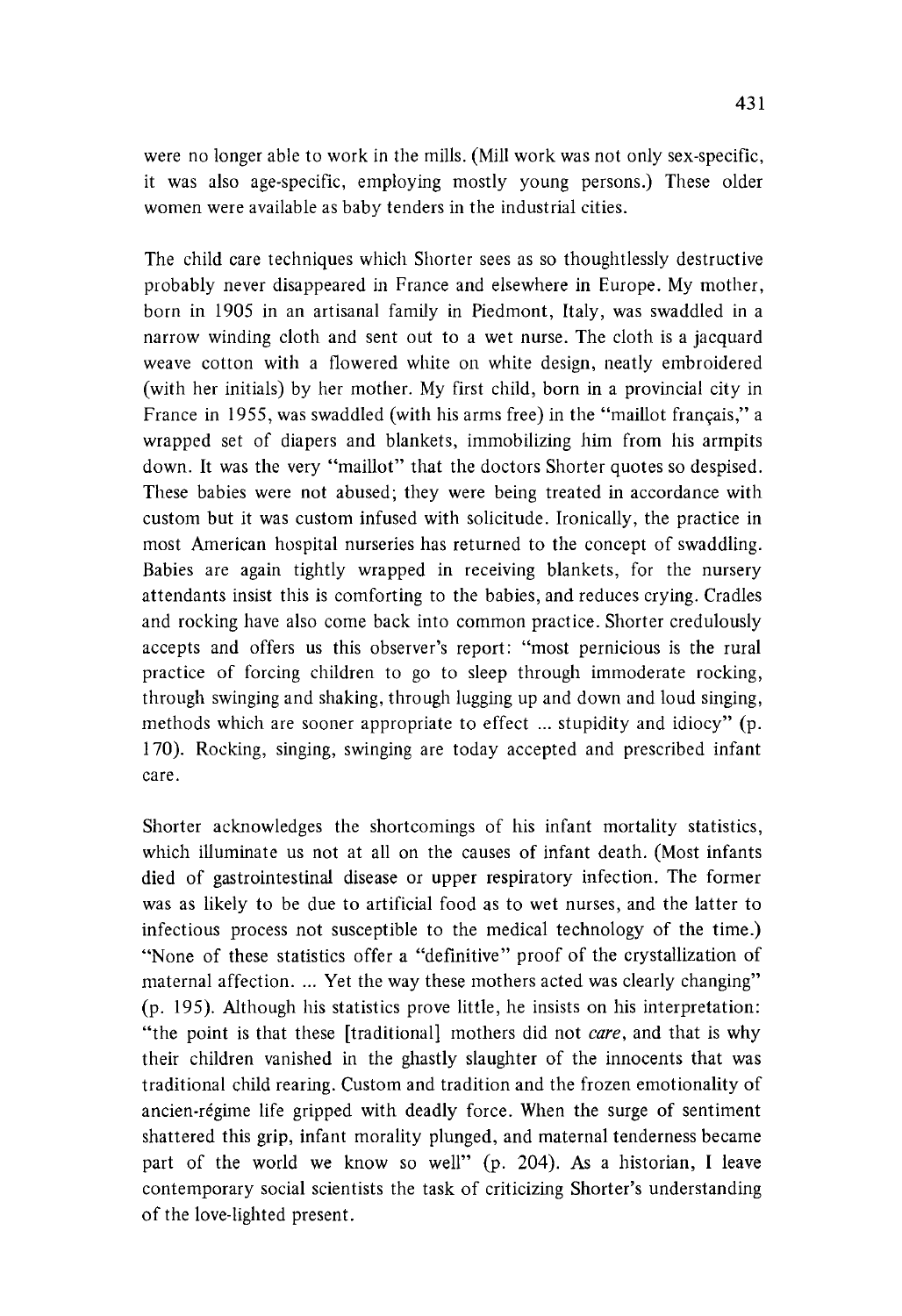Shorter's use of comparative method, called on when convenient, omitted when not, is suspect also in an even more crucial way. Again, we find him conscientiously explaining what he's up to: "Unfortunately, the solid, primary evidence I have to present concerns mainly France, with parts of Germany and Scandinavia thrown in from time to time. And not even all of France or all of Bavaria ... but only peasant and propertied France towards the end of the eighteenth century, and Bavaria ... towards the middle of the nineteenth" (p. 14). Candor aside, he makes his claim: "When the quantitative data for these [other] numerous countries come out as the qualitative, descriptive material for France and Germany suggest they should, the scholar can take heart that many patches are like his own. It is precipitous, of course, on my part, to suggest that all of them are, but I think I'm right" (p. 15). Despite his breezy candor, however, Shorter ignores the chief danger in the form of aggregate comparison he uses: that of compositional effects. He is comparing life in rural, peasant France, using it as a proxy for traditional Europe, to twentieth-century urban life, in France and the United States, a proxy for modern society. Industrialization and urbanization have seen enormous transfers of population to urban settings and wage earning work. There have been numberless changes in the material aspects of life, in levels of mortality and fertility, and in the attitudes of populations faced with new sets of constraints and opportunities rising out of the economic system they find themselves in. Is Shorter's story the story of attitude change or the history of the growth of urban, industrial populations? The only way to know is to compare seventeenth-century peasants and twentieth-century peasants, seventeenth-century urban bourgeois and twentieth-century ones, eighteenth-century wage earning workers and twentieth-century ones. The differences among the groups strongly resemble the chronological development Shorter claims happened. If we wish to find sentiment and love in a couple in traditional Europe, do we have to look beyond "Romeo and Juliet"? There was affection and caring in the upper classes of traditional Europe. Likewise, the personal lives of the twentieth-century Basque peasants studied by Pierre Bourdieu were constrained by family property interest just as were the eighteenth-century peasants Shorter tells us about. The twentiethcentury working class couples studied by Elizabeth Bott enjoy their sociability with sex segregated peers and family members. The working class couples of Paris interviewed in the 1950s by Chombart de Lauwe and those of the Bay Area of the 1970s surveyed by Lillian Rubin are as frozen in their inability to communicate feeling to each other as are Shorter's traditional people.<sup>6</sup> His notion that workers, as the victims of industrialization, were also victors in terms of personal freedom and self-expression through sexuality, is untenable. Shorter's unsystematic and sloppy comparisons make it impossible to sort out compositional and developmental changes.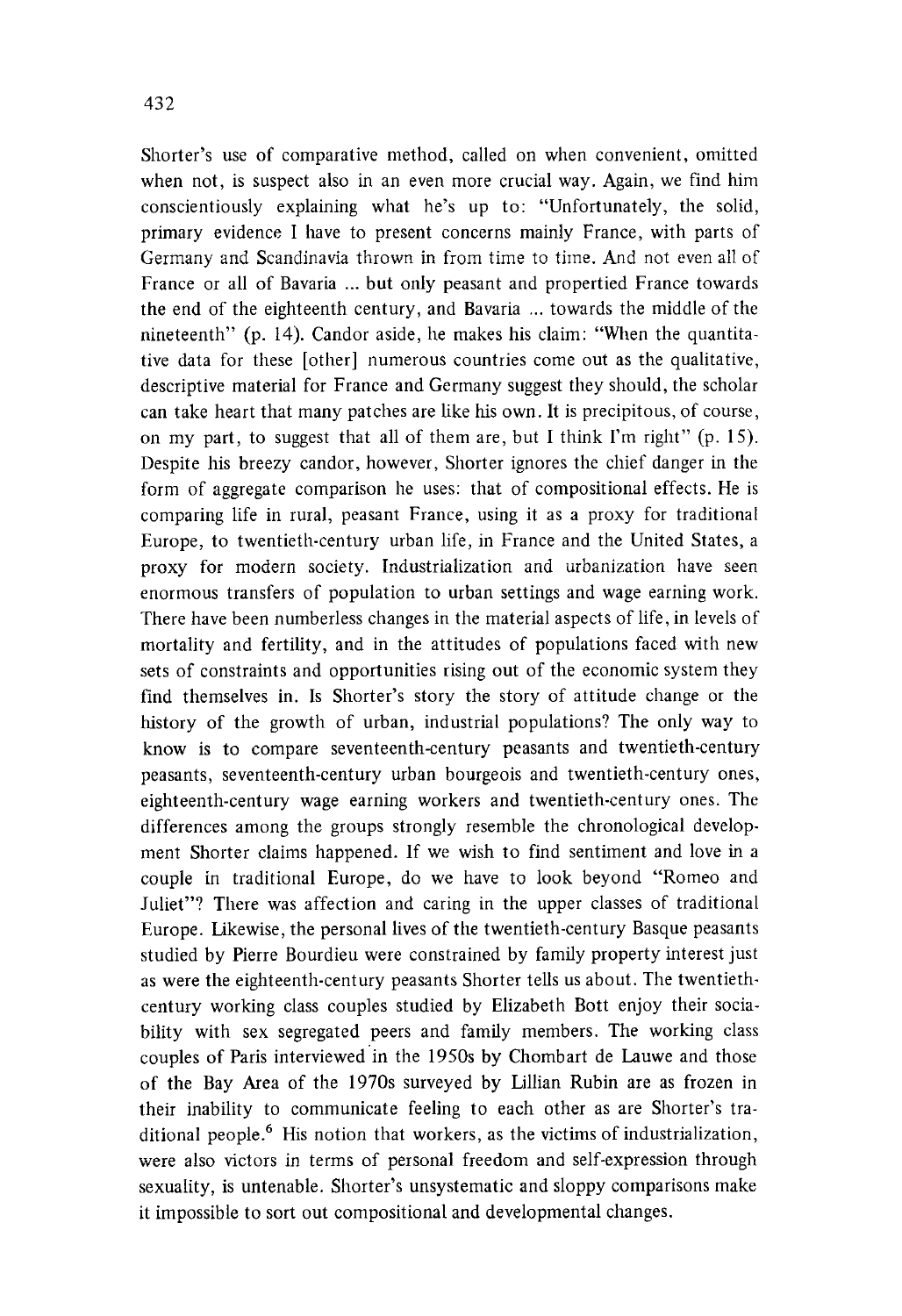What of his conclusions?I have no quarrel with his list of the "reasons why." There is no doubt that markets have enlarged, that standards of living have increased, that there has been a great increase in the proportionate importance of proletarian wage earners in the population, a decrease of small property owners and small scale household productive units. These are the relevant processes. Why doesn't Shorter discuss them more fully, and explain the links between them and changes in mentalities as he goes along? Why doesn't he tell us the effect of these processes on work, on standard of living, on place of residence, on property holding, on fertility, on the size and composition of classes? Why instead are we barraged with modernization, "the dissolution of this structured, changeless, compact, traditional order" (p. 21), surges of sentiment, birth of feeling, sexual expression, and the like? Shorter's aggregate comparisons, his slick *ex post* explanations give no picture of the unevenness and cost of the processes he so smoothly pulls out of his hat in chapter seven. Finally, although much of his statistical data are demographic in nature, Shorter omits any description of overall demographic change, either on the aggregate or on the household level.

*The Making of the Modern Family* provides us with useful quantitative data, many fascinating impressionistic reports. Digging out this material was a real tour de force. Shorter introduces the notion of social history methods  $$ theory testing, study of the past away from politics at the center, comparison, collective biography. But in the end, we are left with a biased, incomplete and optimistic account of how social change has transformed people's lives. This account leaves out the internal complexity of the process, forgets the costs, and glorifies the present. No one advocates a return to the grim reality of pre-industrial Europe, with its high mortality, low economic productivity, discomforts, threat of starvation. The historical problem of change in the family is still waiting to be solved.

## **NOTES**

- 1. Philippe Ariès, *Centuries of Childhood*, Robert Baldick, trans. (New York, 1965); Philip Slater, *The Pursuit of Loneliness* (Boston, 1970); Eli Zaretsky, *Capitalism, the Family and Personal Life* (New York, 1976); Edward Shorter, *The Making of the Modern Family* (New York, 1975); Richard Sennett, *The Fall of Public Man*  (New York, 1977). Two recent studies which emphasize the public links of family life are Elizabeth Pleck, "Work and Family," *Journal of Social History* (Winter 1977) and Rosabeth Moss Kanter, *Work and Family in the United States: A Critical Review and Agenda for Research and Policy* (New York, 1977).
- 2. See Theodore *Zeldin, France, 1848-1945* (Oxford, 1973), pp. 131-135.
- 3. The Ain and the Jura are adjacent mountainous departments in the east; the Rhone